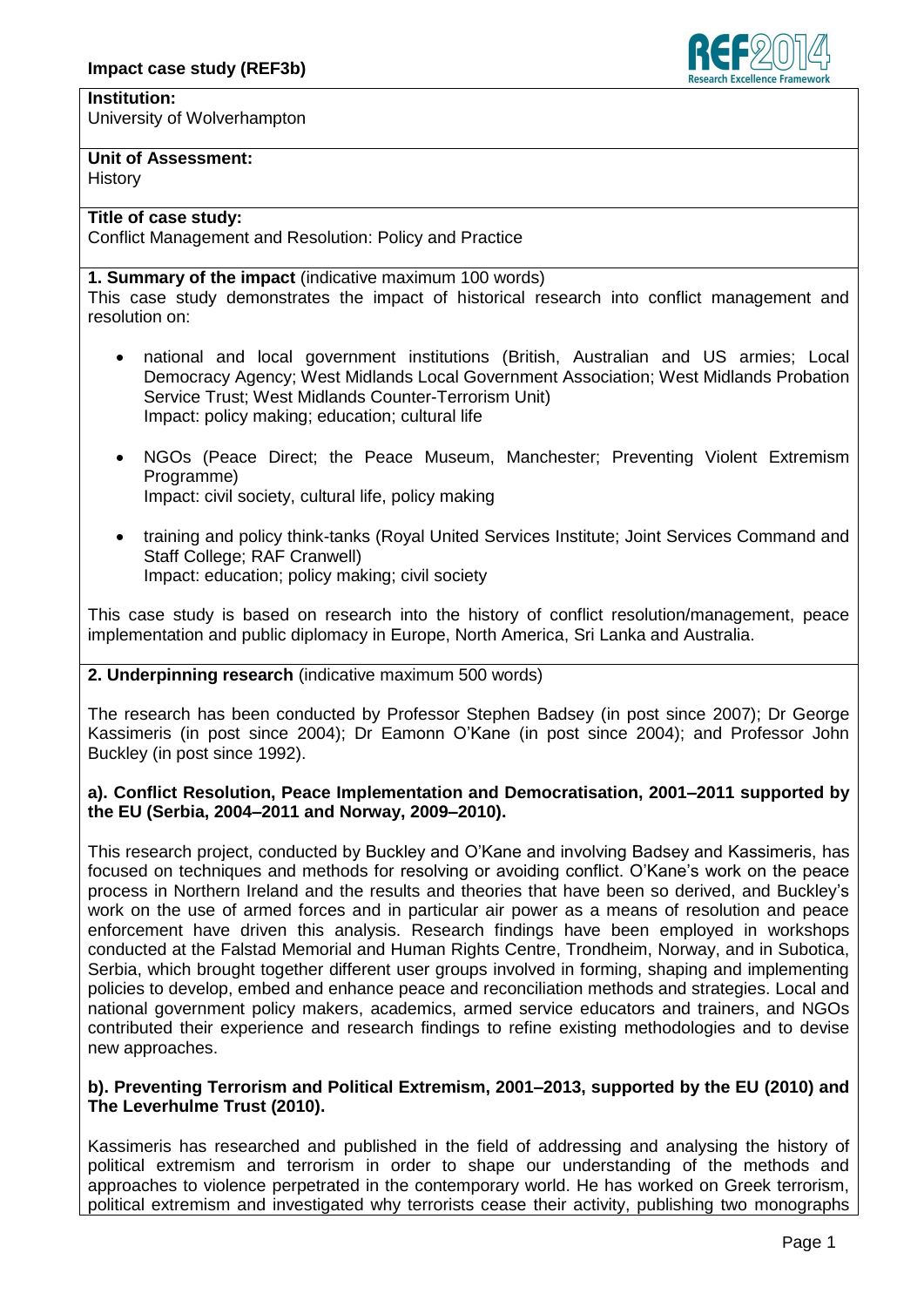#### **Impact case study (REF3b)**



and five articles. O'Kane has published and researched in the field of combatting political extremism and violence in Northern Ireland. This has focused on theories and methodologies of de-escalating violence and political extremism and defining approaches and findings that can be employed in a wider context. This research has resulted in two books (one single-authored, one joint-authored) and ten articles/book chapters. The project has been further underpinned via publications and workshops in Barcelona and with local government in the UK, Sri Lanka and the Balkans, which have further refined practices and policies.

### **c). Conflict Management and Public Diplomacy, 2007–2013.**

Badsey has researched aspects of the history of UK Armed Forces in civil-military and media-military relations, the use of public diplomacy in conflict and in conflict resolution scenarios, and in the field of counterinsurgency. He has been invited to brief and give presentations to UK, NATO, Australian, United States and Japanese defence institutions. His work has focussed on the inter-action between armed forces, the media, public opinion in the widest sense, and the conduct of military operations in practice. He has shown that there are fundamental historical themes and principles underlying these relationships, as well as significant impacts from new technologies both of warfare and communications. Since his appointment in 2007, his research has had a direct impact on the changing nature of conflict/conflict management and the enhanced role of public diplomacy.

**3. References to the research** (indicative maximum of six references)

1. Eamonn O'Kane, 'The Impact of Third Party Intervention on Peace Processes: Northern Ireland and Sri Lanka', in A. Edwards and S. Bloomer (eds.), *Transforming the Peace Process in Northern Ireland: From Terrorism to Democratic Politics* (Irish Academic Press, 2008). This was a peer reviewed and academically refereed collection.

2. John Buckley and Eamonn O'Kane, 'Conflict Resolution and Peace Implementation Programme', Falstad, Trondheim, Norway 2009-2010, funded by EU Leonardo Programme **(€72,000),** and validated through participant feedback and peer-reviewed after activity reports ratified by the EU.

3. George Kassimeris, 'Preventing Violent Extremism', Barcelona, funded by EU Leonardo Programme **(€55,000)** and validated through participant feedback and peer-reviewed after activity reports ratified by the EU.

4. George Kassimeris, 'Why do terrorists give up?' Leverhulme Trust Research Fellowship, peer reviewed competitive research grant of **£24,000**.

5. George Kassimeris, 'Why do Greek Terrorists Give Up? Analyzing Individual Exit from the Revolutionary Organization 17 November' in *Studies in Conflict and Terrorism* (Volume 34, Issue 7, 2011). This is a rigorous academic journal and all articles are subjected to an external refereeing process.

6. Stephen Badsey, 'Beyond Doctrine: A Historical Perspective on the Information Operations Debate in Media-Military Relations,' in Kendall D. Gott (ed.) *The US Army and the Media in Wartime: Historical Perspectives* (Fort Leavenworth KA: Combat Studies Institute Press, 2010).This was a piece based on primary research and part of a fully refereed international publication.

#### **4. Details of the impact** (indicative maximum 750 words)

This case study demonstrates impact on civil society, cultural life, education and policy making.

#### **Policy Making and Education**

The most important impact in this area has been on policy making on a variety of levels. The work of O'Kane and Buckley (supported by Badsey and Kassimeris) with the Conflict Resolution and Peace Implementation programme brought together a range of participant individuals, groups, institutions and bodies who develop and implement policy. Participants in the Falstad workshops included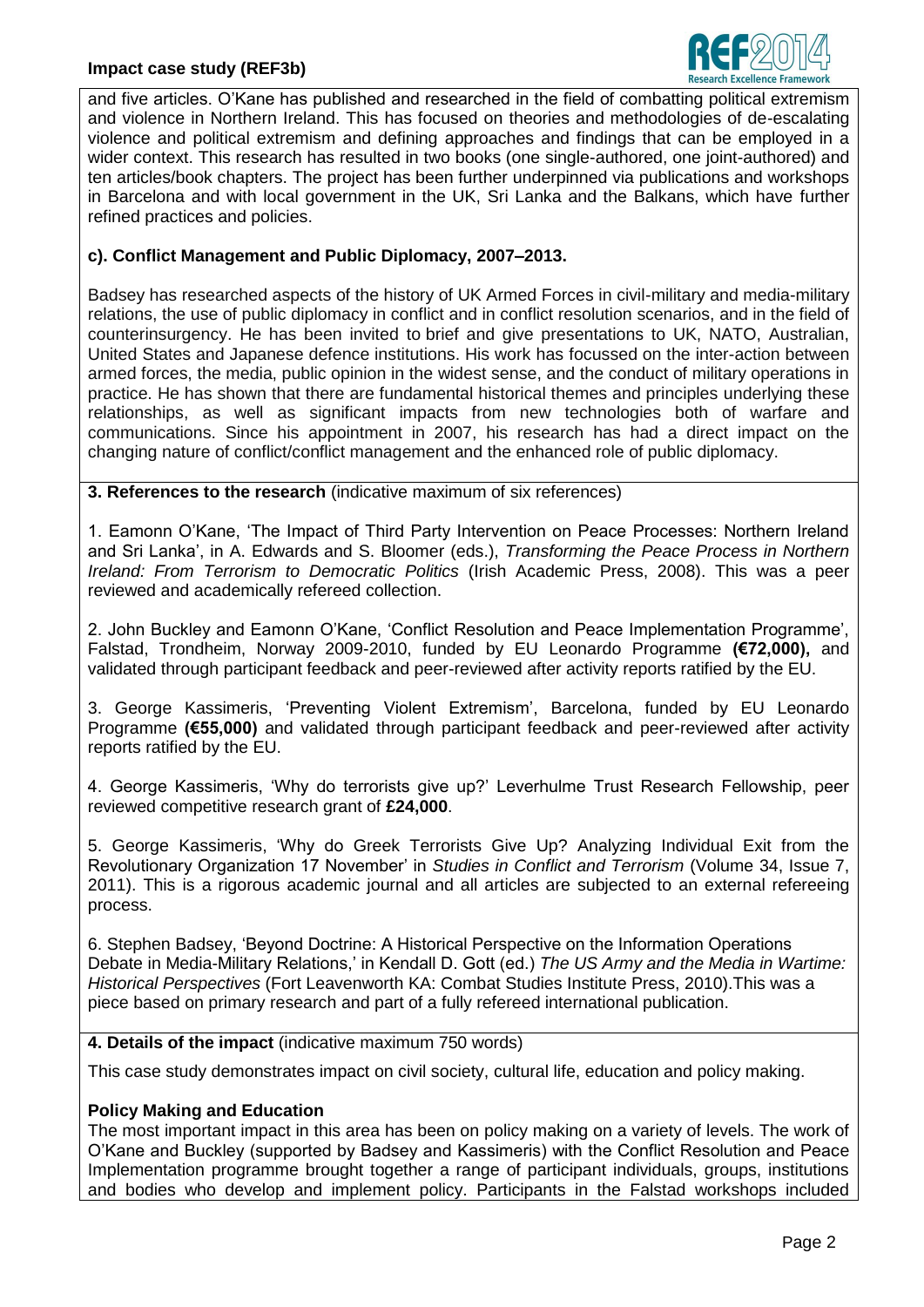

British government and armed forces policy groups (e.g. RAF Cranwell, Joint Services Command and Staff College, Shrivenham) and NGOs (e.g. Peace Direct) and military/security professionals to analyse contemporary and historical models, theories and practices relating to conflict resolution and peace implementation in the modern world. This interaction between and dissemination of O'Kane's, Buckley's, Badsey's and Kassimeris' research has caused a re-evaluation of NGO and armed forces educational establishments' policies and training methods (see Sources 4 and 5, Section 5).

O'Kane's work in Serbia shaped the development of peace implementation policies in the Subotica region as part of an on-going process of democracy building. He employed his research into the history of peace building and conflict resolution in Northern Ireland to inform and shape the development of policies in Subotica. This has resulted in impact on the policies and training methods employed in Subotica in underpinning democratisation and peace building initiatives (see Source 10, Section 5).

Kassimeris's research on the history of preventing terrorism and understanding how and why terrorists move away from violence impacted upon the West Midlands Probation Service Trust and the West Midlands Counter-Terrorism unit's policy and practice development and implementation. This has resulted in refinement to counter-terrorism intelligence policies in the West Midlands Counter-Terrorism Unit and recasting of understanding of prevention polities and training in the Preventing Violent Extremism Programme. As Paul Marriot, the programme manager of *Preventing Violent Extremism*, has noted: "From the perspective of a CTU officer I was extremely interested to hear about the Spanish police structure, based upon the national/regional/local levels, and how that must be really difficult with regards to co-ordination and information/intelligence sharing" (see Sources 6, 7, 8 and 9, Section 5).

Badsey's research has impacted upon policies devised for and implemented in the field of public diplomacy. His research and work for the Royal United Services Institute has promoted discussion and debate on policies of managing the relationship between the military, government and the media in the contemporary world. As Michael Codner, Senior Research Fellow in Military Sciences and Editorial Director of RUSI Defence Systems, has noted, the research "raised some specific challenges for the Ministry of Defence which were discussed by key officials". Badsey's work for the Australian and American armed forces has shaped their policies on information operations and media relations and informed their educational and training methods (see Sources 1, 2 and 3, Section 5).

#### **Civil Society and Cultural Life**

This research has impacted upon clearly defined areas of civil society in terms of promoting democracy, stabilisation and peace implementation in two ways. Firstly, the work of O'Kane in Subotica was founded upon his work on the Northern Ireland peace process and how such models and theories could be employed in the Balkans. His research input shaped the development of local government through the Local Democracy Agency programme and particularly in the intercultural governance area. His work brought his research together with local government perspectives, including Wolverhampton City Council and local institutions in Subotica, Serbia (see Source 10, Section 5).

Kassimeris's research has impacted upon the understanding of terrorism, the issues behind its development and how it can be prevented. His work through publications and workshops, funded by the EU and Leverhulme, has guided the interaction between different groups focused on cultural understanding and exchange in order to limit the development of terrorism. The exchange of best practice, underpinned by Kassimeris' specific research findings, disseminated through the Barcelona workshop and other media, has helped to define cultural understanding between the participant groups (see Sources 6, 7, 8 and 9, Section 5).

Badsey's work has shaped the interaction between groups involved in the process of managing relationships between the military, media and government, thus promoting enhanced communications and understanding between participant groups. His work has formed debate (RUSI), driven discussion (US Army) and generated a richer environment in which this process can